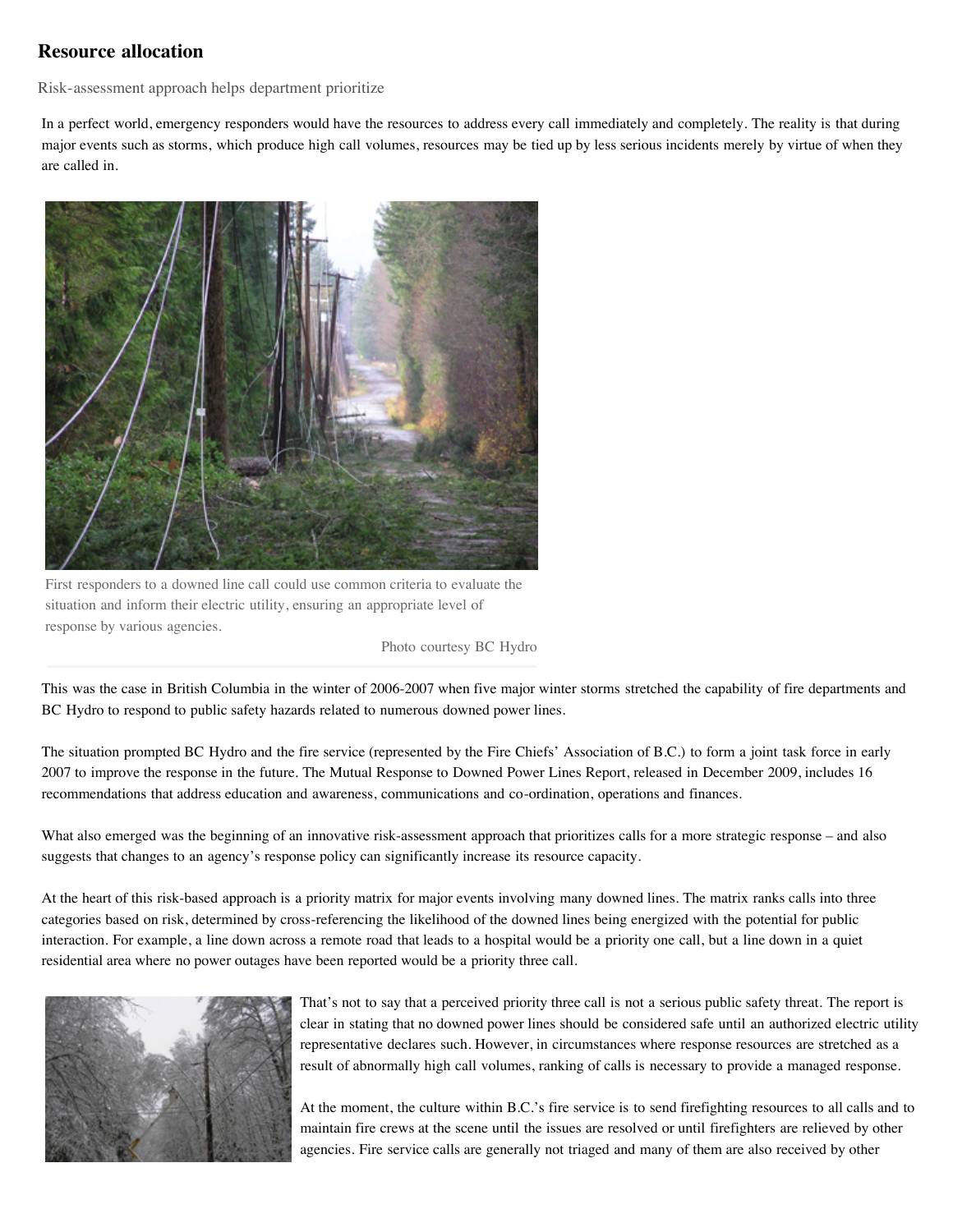Five major winter storms in 2006-2007 stretched the capacity of fire departments and BC Hydro. A risk-assessment approach that prioritizes calls improves a department's ability to protect public safety by focusing resources on higherpriority calls.

agencies such as paramedics, police or utilities. Not surprisingly, this approach can quickly overrun department resources when call volumes are high.

By using a common ranking system, as proposed in the report, emergency responders could improve their ability to protect public safety by focusing their resources on higher-priority calls. For example, first responders to a downed line call could use the common criteria to evaluate the situation and inform their electric utility, thus ensuring an appropriate level of response by the various agencies.

Photo courtesy BC Hydro "It's a really clever way of looking at the problem," noted FCA BC president Steve Gamble. "More importantly, this approach could be quite applicable to disaster planning and major emergencies, where you have multiple calls for service but resources are on the thin side."

Building on the work of the task force, Surrey Fire Service studied the effects of several different response policies on a department's capacity to respond. The policies ranged from maintaining existing units and staff to adding additional resources and allowing fire officers to protect a scene and then leave to attend to a higher-priority call.

The results of the experiment showed that certain policy changes could more than double a department's response capability. The sample policies and effects are as follows:

| <b>Policy</b>                                                                                                                                                                                                                                                | <b>Number of calls</b><br>attended before<br>resources depleted |
|--------------------------------------------------------------------------------------------------------------------------------------------------------------------------------------------------------------------------------------------------------------|-----------------------------------------------------------------|
| Maintain existing number of units and staff                                                                                                                                                                                                                  | 7                                                               |
| Use existing number of units and staff PLUS two<br>additional units and staff to manage expected<br>high call volume                                                                                                                                         | 10                                                              |
| Maintain existing number of units and staff BUT<br>allow fire officers to protect the scene and leave<br>priority two and three calls, if the next call is of a<br>higher priority                                                                           | 15                                                              |
| Use the existing number of units and staff PLUS<br>two additional units and staff to manage expected<br>high call volume AND allow fire officers to protect<br>the scene and leave priority two and three calls, if<br>the next call is of a higher priority | 17                                                              |

The report recommends that the ranking matrix be refined and tested under various scenarios through a risk-ranking workshop run by the fire service and BC Hydro. But even in its initial form, it illustrates the potential benefits of a risk-based approach in helping agencies to more efficiently and effectively manage their resources.

The report also addressed the issue of legal liability for local governments that adopt a priority matrix along with other of the report's recommendations. A legal opinion obtained from the law firm Staples McDannold Stewart in Victoria indicated that local governments could shield themselves by adopting the recommendations as corporate policy. It further noted that local governments that do nothing to protect residents from downed lines are not likely to be insulated from possible legal action. The opinion states: "…The report provides a model for local governments to adapt to their particular circumstances for the purposes of adopting it and putting its recommendations into practice. As long as the recommendations are carried out consistently and competently, it will provide a needed service to the public and become an important part of the risk management strategy for local governments in this province."

The report does recommend that local governments obtain their own legal opinions before adopting the recommendations. Other report recommendations directed to fire departments include: